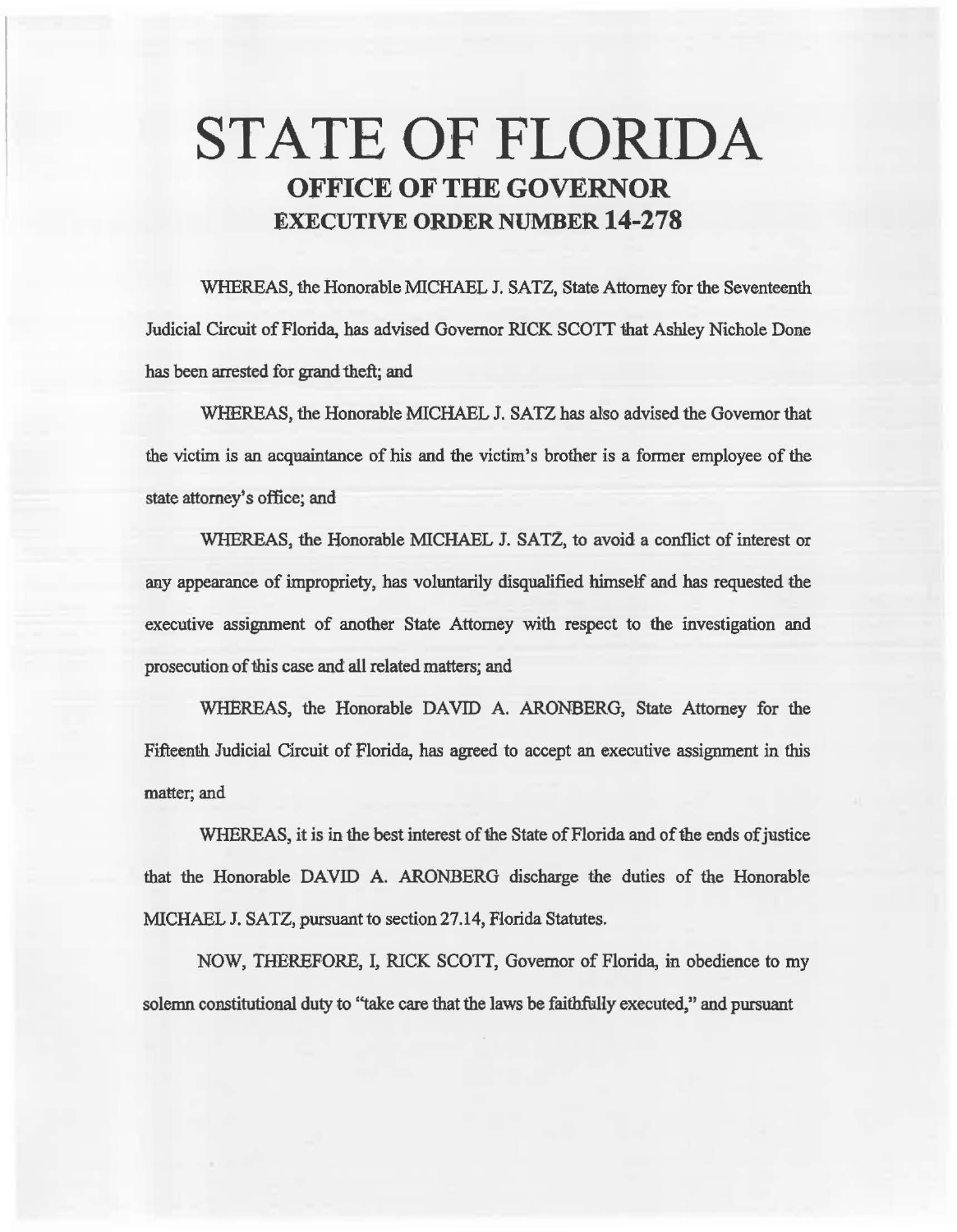to the Constitution and laws of the State of Florida, issue the following Executive Order, effective immediately:

### Section I.

The Honorable DAVID A. ARONBERG, State Attorney for the Fifteenth fadicial Circuit of Florida, referred to as the "Assigned State Attorney," is assigned to discharge the duties of the Honorable MICHAEL J. SATZ, State Attorney for the Seventeenth Judicial Circuit of Florida, as they relate to the investigation, prosecution and aH matters related to Ashley Nichole Done.

## Section 2.

The Assigned State Attorney or one or more Assistant State Attorneys and Investigators, who have been designated by the Assigned State Attorney, shali proceed immediately to the Seventeenth Judicial Circuit of Florida, and are vested with the authority to perfonn the duties prescribed herein.

## Section 3.

All residents of the Seventeenth Judicial Circuit are requested, and all public officials are directed, to cooperate and render whatever assistance is necessary to the Assigned State Attorney, so that justice may be served.

### Section 4.

The period of this Executive Assignment shall be for one (1) year, to and including October24, 2015.